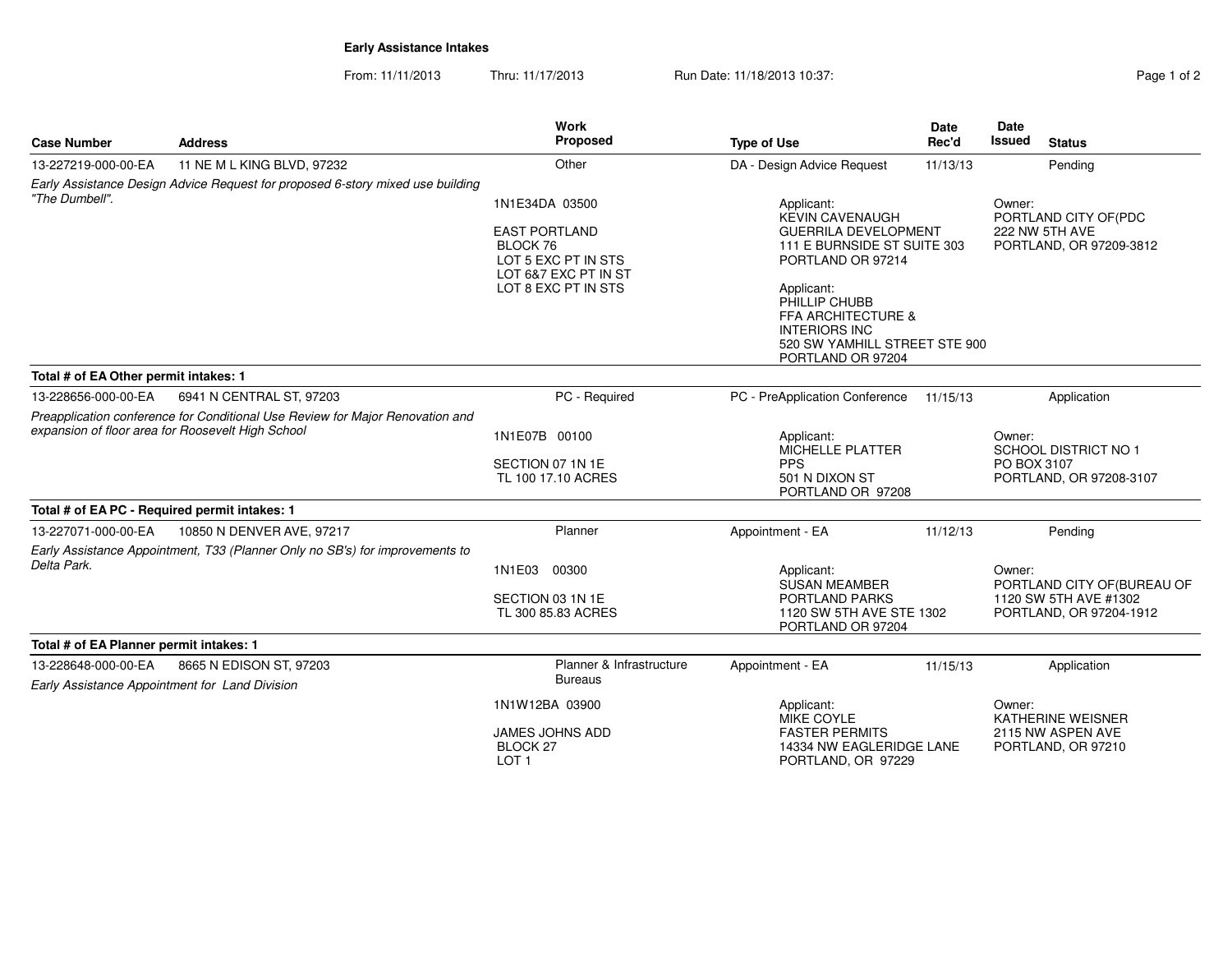## **Early Assistance Intakes**

From: 11/11/2013Thru: 11/17/2013 Run Date: 11/18/2013 10:37:<br>37 Page 2 of 2

| <b>Case Number</b>  | <b>Address</b>                                                                                                                                                 |                                          | Work<br>Proposed                         | <b>Type of Use</b>                                                                                      | <b>Date</b><br>Rec'd | <b>Date</b><br>Issued          | <b>Status</b>                                                                                                |
|---------------------|----------------------------------------------------------------------------------------------------------------------------------------------------------------|------------------------------------------|------------------------------------------|---------------------------------------------------------------------------------------------------------|----------------------|--------------------------------|--------------------------------------------------------------------------------------------------------------|
| 13-227782-000-00-EA | 6447 N CUTTER CIR - Bldg A, 97217                                                                                                                              |                                          | Planner & Infrastructure                 | Appointment - EA                                                                                        | 11/14/13             |                                | Application                                                                                                  |
| manuevering areas.  | EA appointment to discuss issues related to redevelopment of the site for a new<br>200,000 sq. ft. warehouse building with accessory office space, and vehicle | 1N1E17A 01000<br><b>BLOCK 7</b><br>LOT 2 | <b>Bureaus</b><br>1951 COMMISSIONERS ADD | Applicant:<br><b>JERRY OFFER</b><br>OTAK ARCHITECTS<br>808 sw 3rd Avenue Suite 300<br>Portland OR 97204 |                      | Owner:<br>Owner:<br>SYSTEM INC | FEDEX GROUND PACKAGE<br>1000 FEDEX DR<br>MOON TOWNSHIP, PA 15108<br>1000 FEDEX DR<br>MOON TOWNSHIP, PA 15108 |
|                     | Total # of EA Planner & Infrastructure Bureaus permit intakes: 2                                                                                               |                                          |                                          |                                                                                                         |                      |                                |                                                                                                              |

**Total # of Early Assistance intakes: 5**

 $=$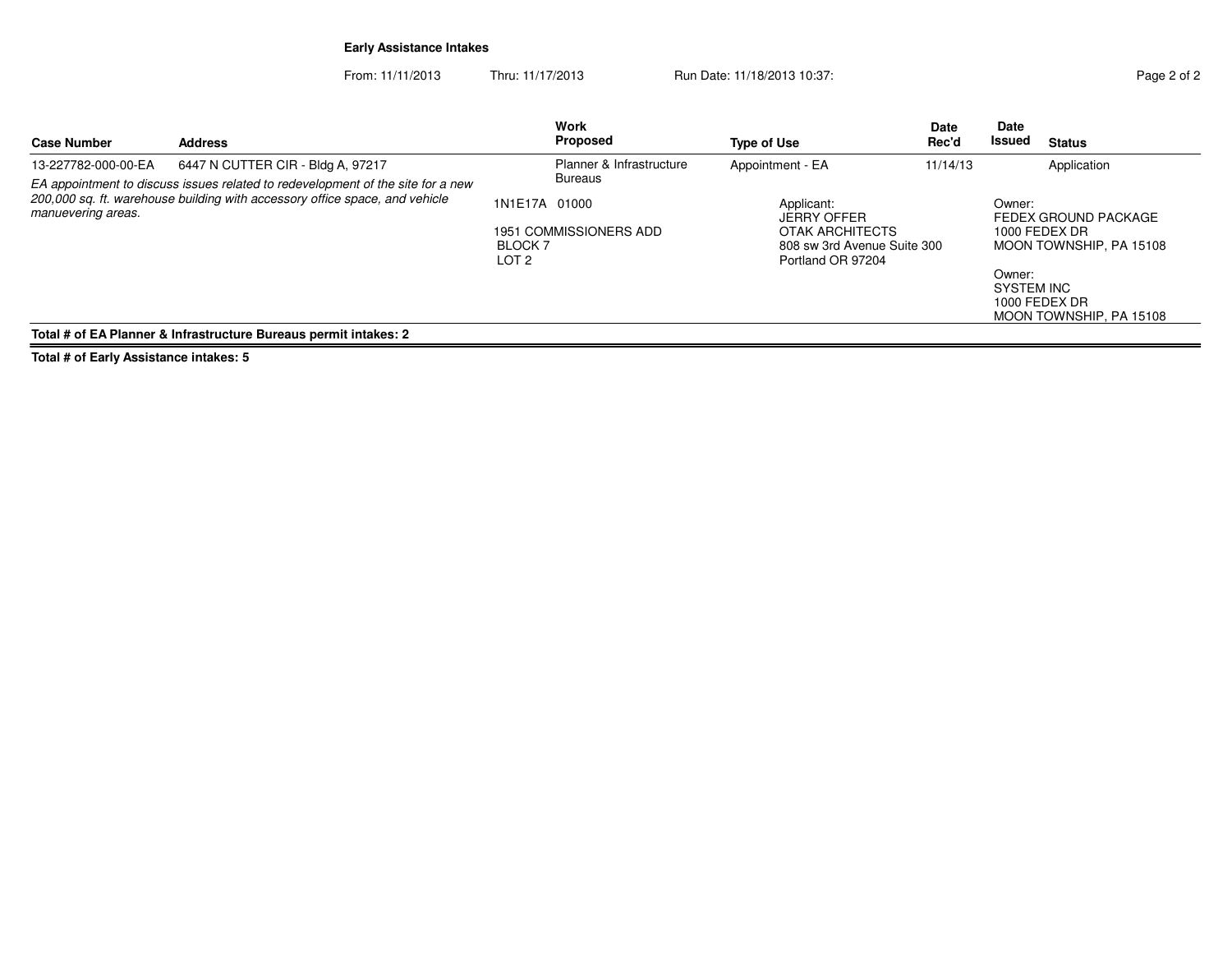**Final Plat Intakes**

From: 11/11/2013Thru: 11/17/2013 Run Date: 11/18/2013 10:37:<br>
Rage 1 of 1

| <b>Case Number</b>        | <b>Address</b>                                         | <b>Work</b><br>Proposed                | <b>Type of Use</b>                                    | <b>Date</b><br>Rec'd | <b>Date</b><br>Issued | <b>Status</b>      |
|---------------------------|--------------------------------------------------------|----------------------------------------|-------------------------------------------------------|----------------------|-----------------------|--------------------|
| 13-180527-000-00-FP       | 3117 SE 8TH AVE, 97202                                 | FP - Final Plat Review                 |                                                       | 11/14/13             |                       | Application        |
| Three lot minor partition |                                                        |                                        |                                                       |                      |                       |                    |
|                           |                                                        | 1S1E11BC 03500                         | Applicant:<br>KEVIN PARTAIN                           |                      | Owner:<br>JANE L HILL |                    |
|                           |                                                        | SECTION 11 1S 1E<br>TL 3500 0.23 ACRES | URBAN VISIONS<br>223 NE 56TH AVE<br>PORTLAND OR 97213 |                      | 3117 SE 8TH AVE       | PORTLAND, OR 97202 |
|                           | Total # of FP FP - Final Plat Review permit intakes: 1 |                                        |                                                       |                      |                       |                    |

**Total # of Final Plat intakes: 1**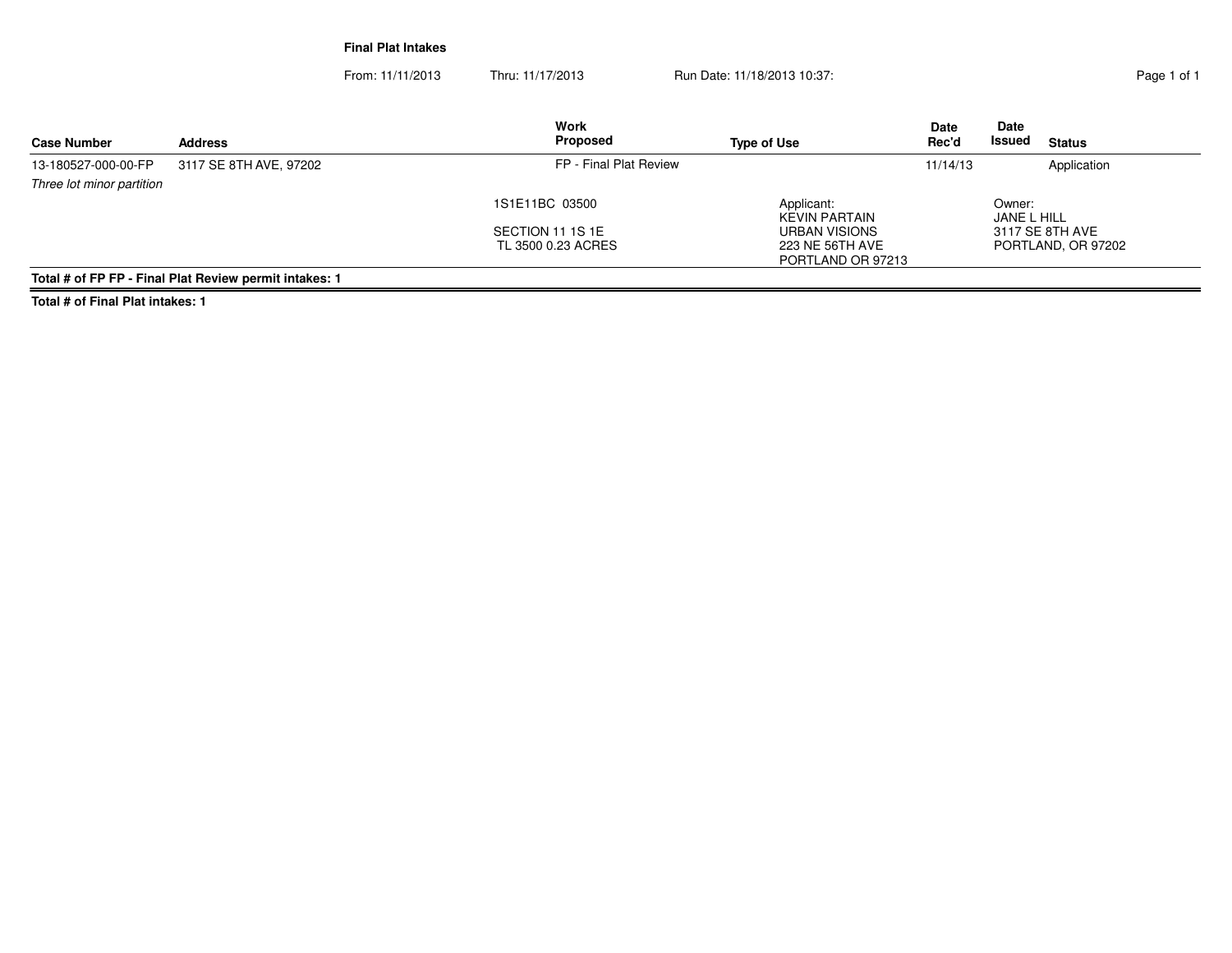**Land Use Review Intakes**

From: 11/11/2013Thru: 11/17/2013 **Run Date: 11/18/2013 10:37:** Thru: 11/17/2013 Pag

| Page 1 of 3 |  |
|-------------|--|
|-------------|--|

| <b>Case Number</b>                                                                                                                                                                                                | <b>Address</b>                                                                | <b>Work</b><br><b>Date</b><br>Proposed<br>Rec'd<br><b>Type of Use</b>                         |                                                                                                             | <b>Date</b><br>Issued<br><b>Status</b> |                                                                             |  |
|-------------------------------------------------------------------------------------------------------------------------------------------------------------------------------------------------------------------|-------------------------------------------------------------------------------|-----------------------------------------------------------------------------------------------|-------------------------------------------------------------------------------------------------------------|----------------------------------------|-----------------------------------------------------------------------------|--|
| 13-227133-000-00-LU                                                                                                                                                                                               | 2235 NE 32ND AVE, 97212                                                       | AD - Adjustment                                                                               | Type 2 procedure<br>11/13/13                                                                                |                                        | Pending                                                                     |  |
| Adjusting side setback of garage.                                                                                                                                                                                 |                                                                               |                                                                                               |                                                                                                             |                                        |                                                                             |  |
|                                                                                                                                                                                                                   |                                                                               | 1N1E25CA 19200<br><b>DOLPH PK</b><br>BLOCK <sub>9</sub><br>S 2' OF LOT 6<br>LOT <sub>7</sub>  | Applicant:<br><b>ADAM CHRISTIE</b><br><b>CHRISTIE ARCHITECTURE</b><br>9532 SW 18TH PL<br>PORTLAND, OR 97219 |                                        | Owner:<br>KIMBERLY A SCHRAGE<br>2235 NE 32ND AVE<br>PORTLAND, OR 97212-5109 |  |
| 13-228115-000-00-LU                                                                                                                                                                                               | 10301 NE 6TH DR                                                               | AD - Adjustment                                                                               | Type 2 procedure                                                                                            | 11/14/13                               | Application                                                                 |  |
|                                                                                                                                                                                                                   | AD for accessory structure to exceed building coverage of primary dwelling    |                                                                                               |                                                                                                             |                                        |                                                                             |  |
|                                                                                                                                                                                                                   |                                                                               | 1N1E03DA 01301                                                                                | Applicant:<br>RALPH W IV COOK                                                                               |                                        |                                                                             |  |
|                                                                                                                                                                                                                   |                                                                               | PARTITION PLAT 2007-117<br>LOT <sub>1</sub>                                                   | 10301 NE 6TH DR<br>PORTLAND, OR 97211                                                                       |                                        |                                                                             |  |
| 13-226922-000-00-LU                                                                                                                                                                                               | 7410 N LEADBETTER RD, 97203                                                   | AD - Adjustment                                                                               | Type 2 procedure                                                                                            | 11/12/13                               | Pending                                                                     |  |
|                                                                                                                                                                                                                   | Adjust landscaping around the base of a new monopole.                         |                                                                                               |                                                                                                             |                                        |                                                                             |  |
|                                                                                                                                                                                                                   |                                                                               | 2N1W25A 01300                                                                                 | Applicant:<br>NOAH GRODZIN                                                                                  |                                        | Owner:<br>HCO PORTLAND PROPERTIES LLC                                       |  |
|                                                                                                                                                                                                                   |                                                                               | LEADBETTER INDUSTRIAL PK<br>LOT 3 TL 1300                                                     | <b>CASCADIA PM</b><br>5501 NE 109TH CT SUITE A-2<br>VANCOUVER WA 98662                                      |                                        | PO BOX 659<br>SPRINGFIELD, OR 97477-0121                                    |  |
|                                                                                                                                                                                                                   | Total # of LU AD - Adjustment permit intakes: 3                               |                                                                                               |                                                                                                             |                                        |                                                                             |  |
| 13-228148-000-00-LU                                                                                                                                                                                               | 2219 SE 68TH AVE, 97215                                                       | <b>CU</b> - Conditional Use                                                                   | Type 2 procedure                                                                                            | 11/14/13                               | Application                                                                 |  |
|                                                                                                                                                                                                                   |                                                                               | 1S2E05CD 06000                                                                                | Applicant:<br>ED FOURNIER                                                                                   |                                        | Owner:<br>WARNER PACIFIC COLLEGE                                            |  |
|                                                                                                                                                                                                                   |                                                                               | <b>WARNER PACIFIC</b><br><b>BLOCK1</b><br>LOT <sub>2</sub>                                    | <b>LAND SERVICES NORTHWEST</b><br>PO BOX 302<br>BEND OR 97709-0302                                          |                                        | 2219 SE 68TH AVE<br>PORTLAND, OR 97215-4026                                 |  |
|                                                                                                                                                                                                                   | Total # of LU CU - Conditional Use permit intakes: 1                          |                                                                                               |                                                                                                             |                                        |                                                                             |  |
| 13-227845-000-00-LU                                                                                                                                                                                               | 1403 SE BIRCH ST, 97214                                                       | <b>HR</b> - Historic Resource                                                                 | Type 1 procedure new                                                                                        | 11/14/13                               | Pending                                                                     |  |
|                                                                                                                                                                                                                   | Historic Resource Review for proposed exterior alterations (new windows and a | Review                                                                                        |                                                                                                             |                                        |                                                                             |  |
| new skylight on a couple of facades, one of which faces a side street, total of all<br>exterior changes is less than 150 sf) for a Contributing Resource located within<br>the Ladd's Addition Historic District. |                                                                               | 1S1E02DC 17800                                                                                | Applicant:<br><b>ANTHONY TRANQUILLI</b>                                                                     |                                        | Owner:<br><b>ANTHONY TRANQUILLI</b>                                         |  |
|                                                                                                                                                                                                                   |                                                                               | <b>LADDS ADD</b><br><b>BLOCK1</b><br>NWLY 41.40' OF LOT 1<br>NWLY 41.40' OF SWLY 35' OF LOT 4 | <b>WATERLEAF ARCHITECTURE</b><br>1403 SE BIRCH ST<br>PORTLAND OR 97214                                      |                                        | <b>WATERLEAF ARCHITECTURE</b><br>1403 SE BIRCH ST<br>PORTLAND OR 97214      |  |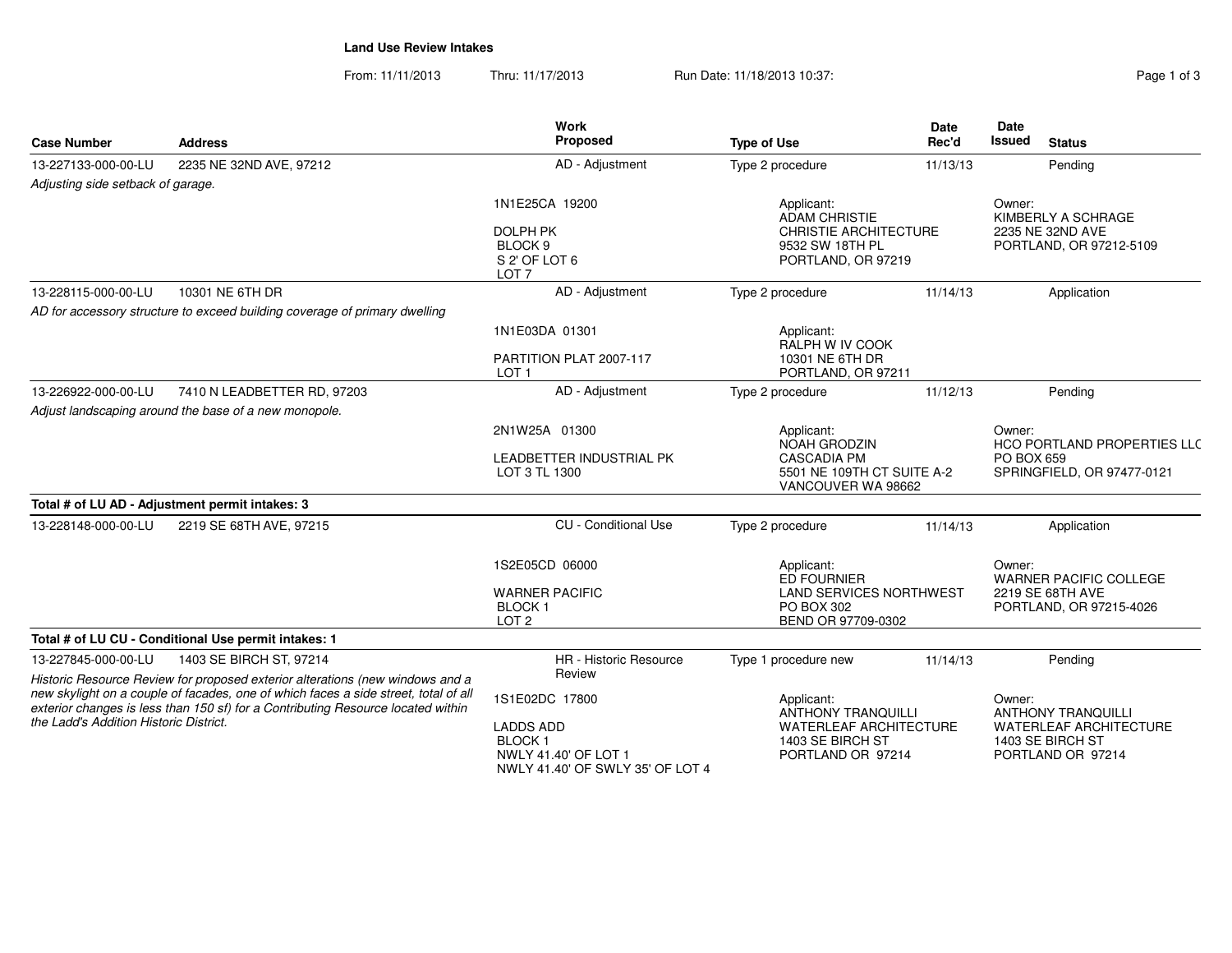**Land Use Review Intakes**

From: 11/11/2013Thru: 11/17/2013 Run Date: 11/18/2013 10:37:<br>
Rage 2 of 3

| <b>Case Number</b>                        | <b>Address</b>                                                                                      | Work<br>Proposed                                                                 | <b>Type of Use</b>                                                                                                                 | Date<br>Rec'd | Date<br><b>Issued</b> | <b>Status</b>                                                                                                                           |
|-------------------------------------------|-----------------------------------------------------------------------------------------------------|----------------------------------------------------------------------------------|------------------------------------------------------------------------------------------------------------------------------------|---------------|-----------------------|-----------------------------------------------------------------------------------------------------------------------------------------|
| 13-227303-000-00-LU                       | 1960 SW 16TH AVE, 97201                                                                             | HR - Historic Resource                                                           | Type 1x procedure                                                                                                                  | 11/13/13      |                       | Application                                                                                                                             |
| Exterior alterations to existing building |                                                                                                     | Review                                                                           |                                                                                                                                    |               |                       |                                                                                                                                         |
|                                           |                                                                                                     | 1S1E04CA 00200<br><b>PORTLAND</b><br>BLOCK 301<br>LOT 1-3&6-8 TL 200             | Applicant:<br><b>HANS KRETSCHMER</b><br><b>GREEN GABLES DESIGN &amp;</b><br><b>RESTORATION</b><br>PO BOX 4264<br>PORTLAND OR 97208 |               | Owner:<br>Owner:      | JOHN H F MINER<br>1960 SW 16TH AVE<br>PORTLAND, OR 97201-2520<br><b>GERALYNE W MINER</b><br>1960 SW 16TH AVE<br>PORTLAND, OR 97201-2520 |
|                                           | Total # of LU HR - Historic Resource Review permit intakes: 2                                       |                                                                                  |                                                                                                                                    |               |                       |                                                                                                                                         |
| 13-226680-000-00-LU                       | 2509 NE 18TH AVE, 97212                                                                             | <b>HRM - Historic Resource</b>                                                   | Type 1 procedure new                                                                                                               | 11/12/13      |                       | Pending                                                                                                                                 |
| to ensure it is a Type I vs Type II.      | Restore and replace windows on north, west and south facades - need to review                       | Review w/Modifications                                                           |                                                                                                                                    |               |                       |                                                                                                                                         |
|                                           |                                                                                                     | 1N1E26DB 00600<br><b>IRVINGTON</b><br>BLOCK 47<br>LOT 9&10<br>E 25' OF LOT 11&12 | Applicant:<br><b>TIM ASKIN</b><br><b>ASKIN PRESERVATION</b><br><b>CONSULTING</b><br>934 SE 15th Ave.<br>Portland, OR 97214         |               | Owner:<br>Owner:      | <b>MARK D REPLOEG</b><br>1599 NW BONNEY DR<br>CORVALLIS, OR 97330<br>ANGELA K C REPLOEG<br>1599 NW BONNEY DR<br>CORVALLIS, OR 97330     |
| 13-228093-000-00-LU                       | 1756 NE 17TH AVE<br>Historic Resource review for a new attached house with a modification to reduce | <b>HRM - Historic Resource</b><br>Review w/Modifications                         | Type 2 procedure                                                                                                                   | 11/14/13      |                       | Pending                                                                                                                                 |
| the side setback                          |                                                                                                     | 1N1E26DC 05505                                                                   | Applicant:<br><b>GUY BRYANT</b><br><b>GPB DEVELOPMENT</b><br>6027 SE MAIN ST<br>PORTLAND OR 97215                                  |               | Owner:                | <b>GPB DEVELOPMENT LLC</b><br>6027 SE MAIN ST<br>PORTLAND, OR 97215                                                                     |
|                                           | Total # of LU HRM - Historic Resource Review w/Modifications permit intakes: 2                      |                                                                                  |                                                                                                                                    |               |                       |                                                                                                                                         |
| 13-228024-000-00-LU<br>5 lot subdivision  | 8011 N ST LOUIS AVE, 97203                                                                          | LDS - Land Division Review<br>(Subdivision)                                      | Type 2x procedure                                                                                                                  | 11/14/13      |                       | Application                                                                                                                             |
|                                           |                                                                                                     | 1N1W01CD 01500                                                                   | Applicant:<br><b>MARK DANE</b>                                                                                                     |               | Owner:<br>AAV ONE LLC |                                                                                                                                         |
|                                           |                                                                                                     | SECTION 01 1N 1W<br>TL 1500 0.16 ACRES                                           | Mark Dane Planning, Inc.<br>13630 SW Butner Road<br>Beaverton, OR 97005                                                            |               |                       | 8733 SE DIVISION ST #201<br>PORTLAND, OR 97266-1470                                                                                     |

**Total # of LU LDS - Land Division Review (Subdivision) permit intakes: 1**